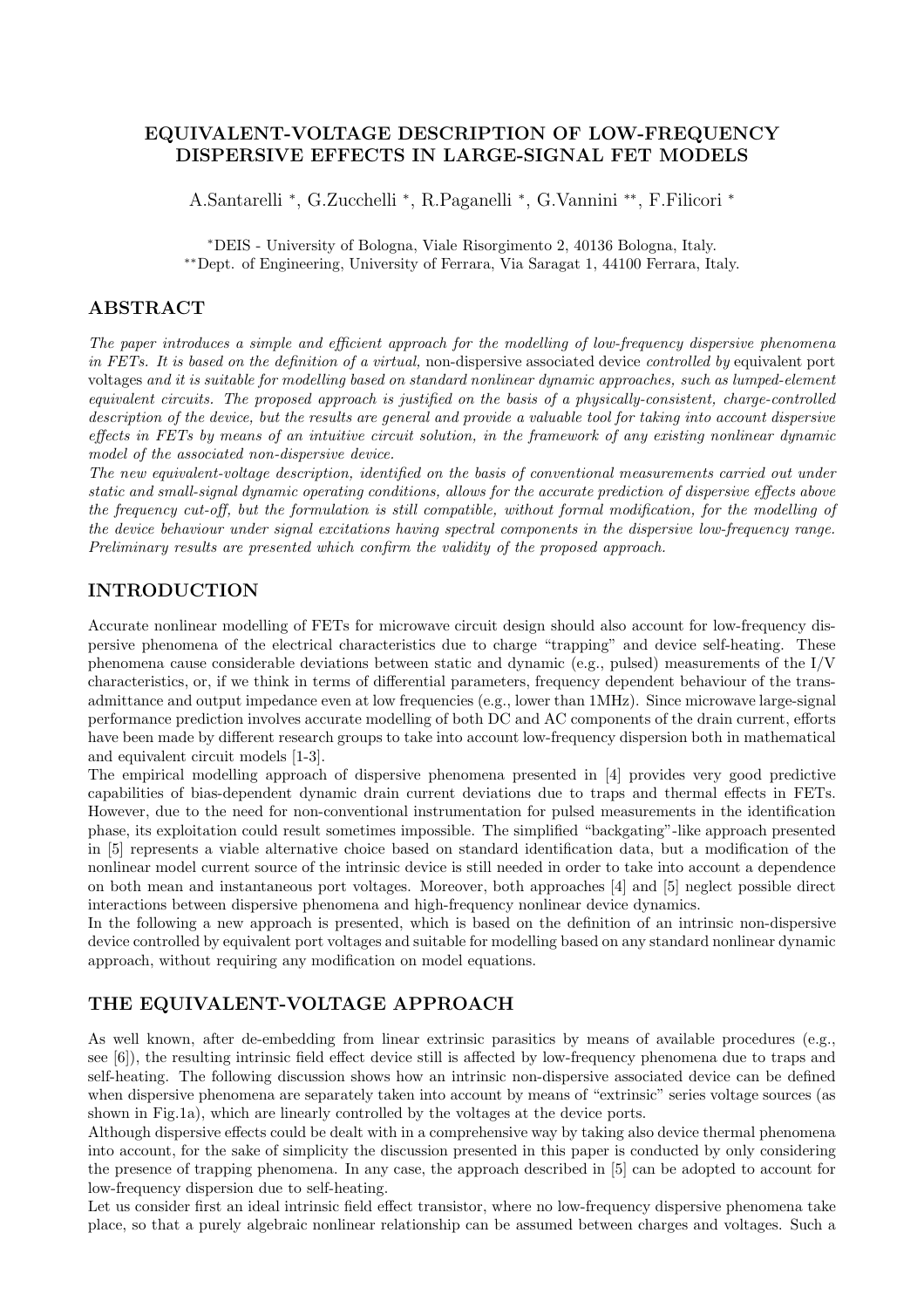device can be properly described by adopting the following charge-controlled quasi-static model formulation:

$$
i(t) = \phi\{q(t)\} + \frac{dq(t)}{dt} \tag{1}
$$

$$
q(t) = \psi\{v(t)\}\tag{2}
$$

where  $i = [i_s \ i_d]^T$ ,  $q = [q_{gs} \ q_{gd}]^T$ ,  $v = [v_{gs} \ v_{gd}]^T$  represent the vectors of the source and drain currents, the gate-source and gate-drain equivalent charges, which are dealt with as state-variables, and the intrinsic port voltages respectively. Moreover,  $\phi(\cdot) = [\phi_1(\cdot) \ \phi_2(\cdot)]^T$ ,  $\psi(\cdot) = [\psi_1(\cdot) \ \psi_2(\cdot)]^T$  are suitable purely-algebraic nonlinear functions.

The presence of low-frequency dispersive effects due to traps in inter-electrode surface regions and in channelsubstrate interface deep layers causes modifications in the charge-based state variables, introducing a dependence of charges on past voltages with relatively-long memory duration. In such conditions the stored charge  $q(t)$  can not be correctly predicted by purely algebraic non-dispersive Eq.(2) since a charge perturbation  $\Delta q(t)$  due to the slow dynamics of dispersive phenomena must also be taken into account. Thus the dispersive charge/voltage model equation becomes:

$$
q(t) = \psi\{v(t)\} + \Delta q(t). \tag{3}
$$

However, an equivalent result can be obtained by still using the non-dispersive Eq.(2) (i.e. the associated nondispersive device model) provided that the actual port voltages  $v(t)$  are replaced by equivalent port voltages  $\tilde{v}(t)$ . These clearly must satisfy the equivalence condition:

$$
\widetilde{v}(t) = \psi^{-1}\{q(t)\} = \psi^{-1}\{\psi\{v(t)\} + \Delta q(t)\} \doteq v(t) + \Delta v(t)
$$
\n(4)

where dispersive effects are taken into account by the voltage perturbations  $\Delta v(t) = \tilde{v}(t) - v(t)$ . It can be shown that the above defined non-dispersive associated device is not necessarily a device where traps are not present, but rather a device where trapped charges are "frozen" in a particular state.

This shows that any intrinsic field effect transistor affected by dispersive trapping phenomena and excited by port voltages  $v$ , can be described in terms of a virtual non-dispersive associated device excited by *equivalent port voltages*  $\tilde{v} = v + \Delta v$ . When a suitable identification procedure exists for the  $\Delta v$  terms, the nonlinear modelling problem of a dispersive device is transformed into the modelling of the associated non-dispersive device (e.g., any nonlinear dynamic approach can be adopted such as, for example, lumped-element equivalent circuits). By adopting an equivalent voltage description for the associated non-dispersive device, we have:

$$
i(t) = F\{\tilde{v}(t)\} + C\{\tilde{v}(t)\} \cdot \frac{d\tilde{v}(t)}{dt}
$$
\n<sup>(5)</sup>

where  $F\{\tilde{v}\} = \phi\{\psi\{\tilde{v}\}\}\$ and  $C\{\tilde{v}\} = \frac{d\psi(v)}{dv}$  $\frac{d\bar{w}}{dv}$  are purely-algebraic functions. Eq.(4) clearly corresponds to the  $\Delta v$  terms have been interpreted as series voltageintrinsic device circuit schematic shown in Fig.1a, where the  $\Delta v$  terms have been interpreted as series voltagecontrolled voltage sources, yet to be identified. Once the two sources are known, the associated non-dispersive device can be obtained from a "deembedding-like" operation on the intrinsic device.

Since the dispersive phenomena due to traps in FETs, although by no means negligible, are usually not so strong to involve highly nonlinear effects, a linear dependence of the  $\Delta v$  terms on device port voltages is assumed in this work. The validity of such an assumption is also empirically confirmed by comparisons between model prediction and experimental data. The following frequency-domain vector relationship is therefore assumed:

$$
\Delta V = A(\omega) \cdot V(\omega) \tag{6}
$$

where  $\Delta V$ , V are the Fourier-transforms of  $\Delta v$ , v respectively and A is a suitable matrix of transfer functions, whose frequency-dependence corresponds to the low-pass behaviour of dispersive phenomena. In particular, for RF operation at microwave frequencies, Eq. $(6)$  becomes <sup>1</sup>:

$$
\Delta V = A_0 \cdot V_0 \tag{7}
$$

where  $A_0 = A(0)$  and  $V_0 = V(0)$  are the DC components of  $A(\omega)$  and  $V(\omega)$  respectively.

#### MODEL IDENTIFICATION

The circuit schematic in Fig.1b is considered, where the intrinsic device is shown in common-source configuration instead of common-gate as previously assumed. Although unneeded from a theoretical point of view, this description change is found more convenient for model identification. Simple linear algebraic relations allow

 $<sup>1</sup>$  A common case in microwave circuit analysis and design is that every spectral component of the involved signals is above the</sup> cut-off frequency of trapping effects (a part from the DC value). On the other hand, the behaviour of the  $A(\omega)$  functions could become important for signals with spectral components in the dispersive low-frequency range.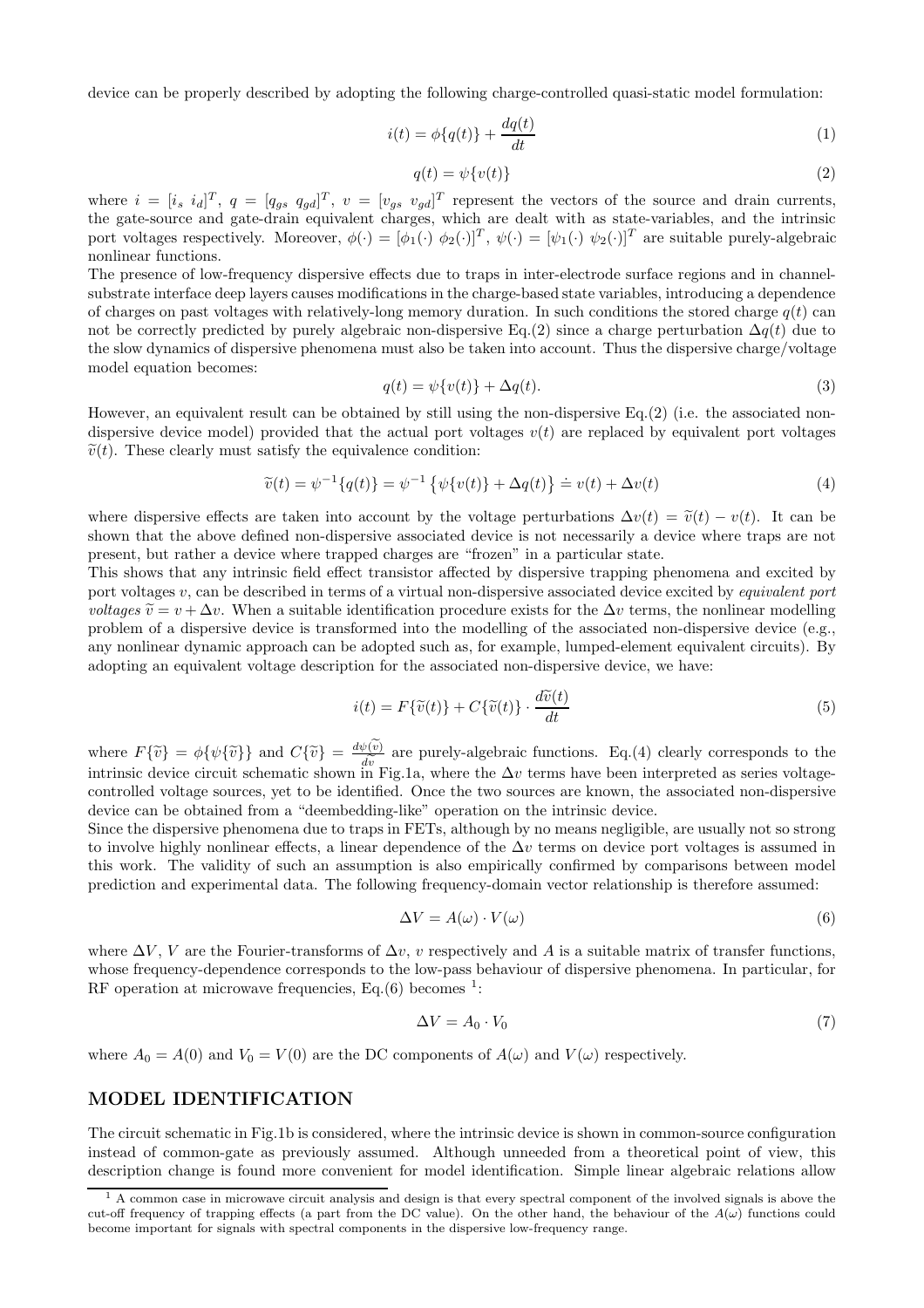for the transformation of the voltage perturbations, expressed for the common-gate device by Eq.(7), into the corresponding terms valid for the common-source device. Moreover, it is assumed from now on that the vectors  $F\{\cdot\}$  and  $C\{\cdot\}$  of purely-algebraic functions describing the associated non-dispersive device are defined in the  $v_{GS}$ ,  $v_{DS}$  domain. In other words, for the sake of notation simplicity, the two functions are not assigned a new symbol, even if they are, in the new voltage domain, formally different from those introduced for the common-gate device by Eq.(5).

Since all the dynamic drain current characteristics give  $i_D=0$  for any  $v_{GS}$  when  $v_{DS}=0$ , the constraint:  $A_{21_0}^S = A_{22_0}^S = 0$  must be satisfied,  $A_{ij_0}^S$   $(i, j = 1, 2)$  being the elements of the  $A_0$  matrix in the common-source description. The circuit schematic in Fig.1b can be therefore simplified since no voltage perturbation has to be considered at the drain port when a common-source device description is adopted. Thus, circuit equations become:  $\tilde{v}_{GS}(t) = v_{GS}(t) + A_{11_0}^S \cdot V_{G0} + A_{12_0}^S \cdot V_{D0}$  and  $\tilde{v}_{DS}(t) = v_{DS}(t)$ , where  $V_{G0}$ ,  $V_{D0}$  are the mean values of  $v_{GS}(t)$ ,  $v_{DS}(t)$  and  $A_{11_0}^S$ ,  $A_{12_0}^S$  are the only two model parameters to be

To this aim, let us now consider static device operation, such that:  $v_{GS}(t)=V_{G0}$  and  $v_{DS}(t)=V_{D0}$ . Thus:

$$
i(t) = I_0 = F\{\widetilde{V}_{G0}, V_{D0}\} = F^{DC}\{V_{G0}, V_{D0}\} = F^{DC}\left\{\frac{\widetilde{V}_{G0} - A_{12_0}^S \cdot V_{D0}}{1 + A_{11_0}^S}, V_{D0}\right\}
$$
(8)

where  $F^{DC} \{\cdot\}$  are the DC current characteristics of the intrinsic device and  $i = [i_G i_D]^T$ . By differentiation of the drain current around a generic  $\hat{V}_{G0}$ ,  $\hat{V}_{D0}$  voltage pair, we obtain:

$$
\begin{cases}\n\widehat{g}_m^{DC} = \widehat{g}_m^{AC} \cdot (1 + A_{11_0}^S) \\
\widehat{g}_d^{DC} = \widehat{g}_m^{AC} \cdot A_{12_0}^S + \widehat{g}_d^{AC}\n\end{cases}
$$
\n(9)

where  $\hat{g}_{DC}^{DC}$ ,  $\hat{g}_{AC}^{AC}$ ,  $\hat{g}_{AC}^{AC}$  are the static and low-frequency-dynamic device trans- and output-conductances respectively. Note that derivatives around a static condition of the drain current function in  $F\{\cdot\}$ , involved in Eqs.(9), coincide with the corresponding quantities under low-frequency dynamic regime, since the associated device is non-dispersive. Moreover, the dynamic conductances of the virtual non-dispersive associated device coincide with those of the real device since the voltage perturbations do not modify differential parameters.

Identification of the two model coefficients  $A_{11_0}^S$ ,  $A_{12_0}^S$  can be easily carried out by means of Eqs.(9). In fact, by considering a set of different bias conditions for the measurement of the differential parameters  $2$  in Eqs.(9), an overdetermined linear system is obtained to be solved for  $A_{11_0}^S$  and  $A_{12_0}^S$ . Closed-form, analytical least-squares solution allows for robust model identification.

Once the  $A_{11_0}^S$ ,  $A_{12_0}^S$  parameters are known, Eq.(8) acts like identification formula for the virtual non-dispersive device current characteristics  $F\{\cdot\}$  on the basis of the static measurements  $F^{DC}\{\cdot\}$  carried out on the actual device <sup>3</sup>. Note that the proposed approach for the modelling of dispersive phenomena is fully compatible with any existing high-frequency dynamic nonlinear model for the virtual associated non-dispersive device, simply involving proper preliminary "deembedding-like" operation on intrinsic device characterisation data.

### EXPERIMENTAL VALIDATION

The proposed equivalent-voltage approach has been applied for the modelling of low-frequency dispersive phenomena of different devices. In Fig.2 the comparison is presented for a  $300 \mu m$  MESFET between predicted dynamic drain current characteristics and on-wafer measurements obtained by applying short, simultaneous voltage pulses at the gate/drain electrodes starting from different quiescent conditions. Similar results are shown in Fig.3 for a packaged medium-power MESFET. Since quite important self-heating takes place into this device, as can be seen from DC characteristics, slightly better prediction accuracy has been obtained (not shown) by also including thermal effects modelling in a similar way as in [5].

Finally, the equivalent voltage approach has been tested in conjunction with a high-frequency nonlinear model for the virtual non-dispersive associated device, namely the Finite Memory Model (FMM) [3]. In particular, a 600µm PHEMT has been characterised on-wafer under static and small-signal dynamic conditions up to 50 GHz for FMM identification. Fig.4 shows the agreement between model predictions and measurements of the S-parameters for three different bias conditions as well as the harmonic distortion prediction at 5 GHz, confirming the accuracy of the proposed approach also under nonlinear high-frequency operation.

### **CONCLUSION**

A new approach for the modelling of low-frequency dispersive phenomena in FETs has been presented. The model is based on the definition of a non-dispersive associated device, which is controlled by equivalent port

<sup>2</sup> Low-frequency dynamic conductances can be obtained from measured S-parameters after conversion to Y-parameters, so that  $g_m^{AC} = Real{\lbrace Y_{21} \rbrace}$  and  $g_d^{AC} = Real{\lbrace Y_{22} \rbrace}$ .<br><sup>3</sup> After parasitic network resistances de-embedding.